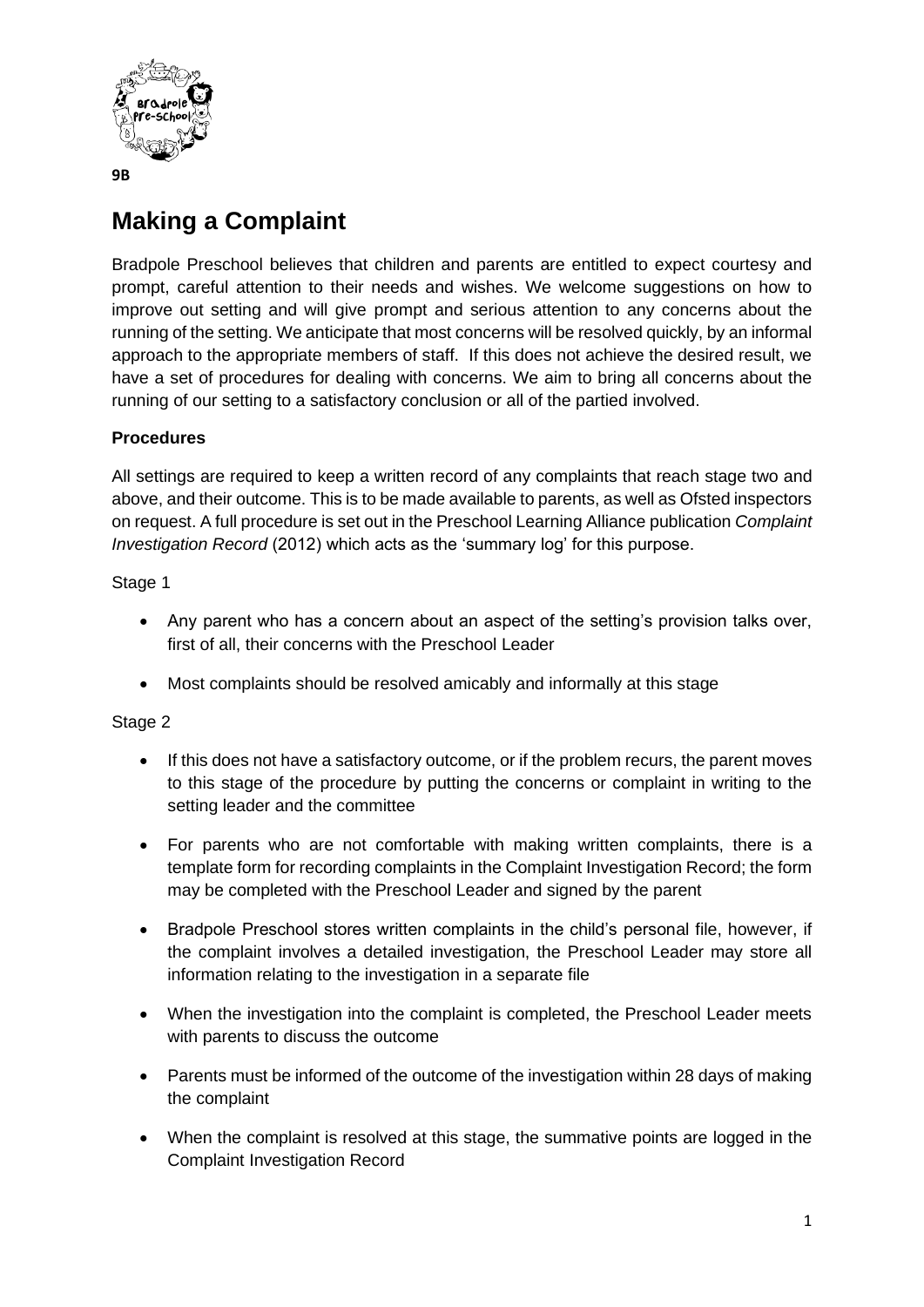

**9B**

# Stage 3

- If the parent is not satisfied with the outcome of the investigation, he or she requests a meeting with the Preschool Leader and the Preschool Committee Chair
- An agreed written record of the discussion is made, as well as any decision or action to take as a result. All of the parties present at the meeting sign the record and receive a copy if it
- This signed record signifies that the procedure has concluded. When the complaint is resolved at this stage, the summative points are logged in the Complaint Investigation Record

# Stage 4

- If at the stage three meeting the parent and the Preschool cannot reach agreement, an external mediator is invited to help settle the complaint. This person should be acceptable to both parties, listen to both sides and offer advice. A mediator has no legal powers, but can help to define the problem, review the action so far and suggest further ways in which it might be resolved
- Staff or volunteers within the Preschool Learning Alliance are appropriate persons to be invited to act as mediators
- The mediator keeps all discussions confidential. They can hold separate meetings with the setting personnel (setting leader and chair) and the parent, if this is decided to be helpful. The mediator keeps an agreed written record of any meetings that are held ad of any advice given

### Stage 5

- When the mediator has concluded their investigations, a final meeting between the parent and the Preschool Leader and chair is held. The purpose of this meeting is to reach a decision on the action taken to deal with the complaint. /the mediator's advice is used to reach this conclusion. The mediator is present at this meeting if all parties thinks this will help a decision to be reached
- A record of this meeting, including the decision on the action to be taken, is made. Everyone present at the meeting signs the record ad receives a copy of it. This signed record signifies that the procedure has concluded